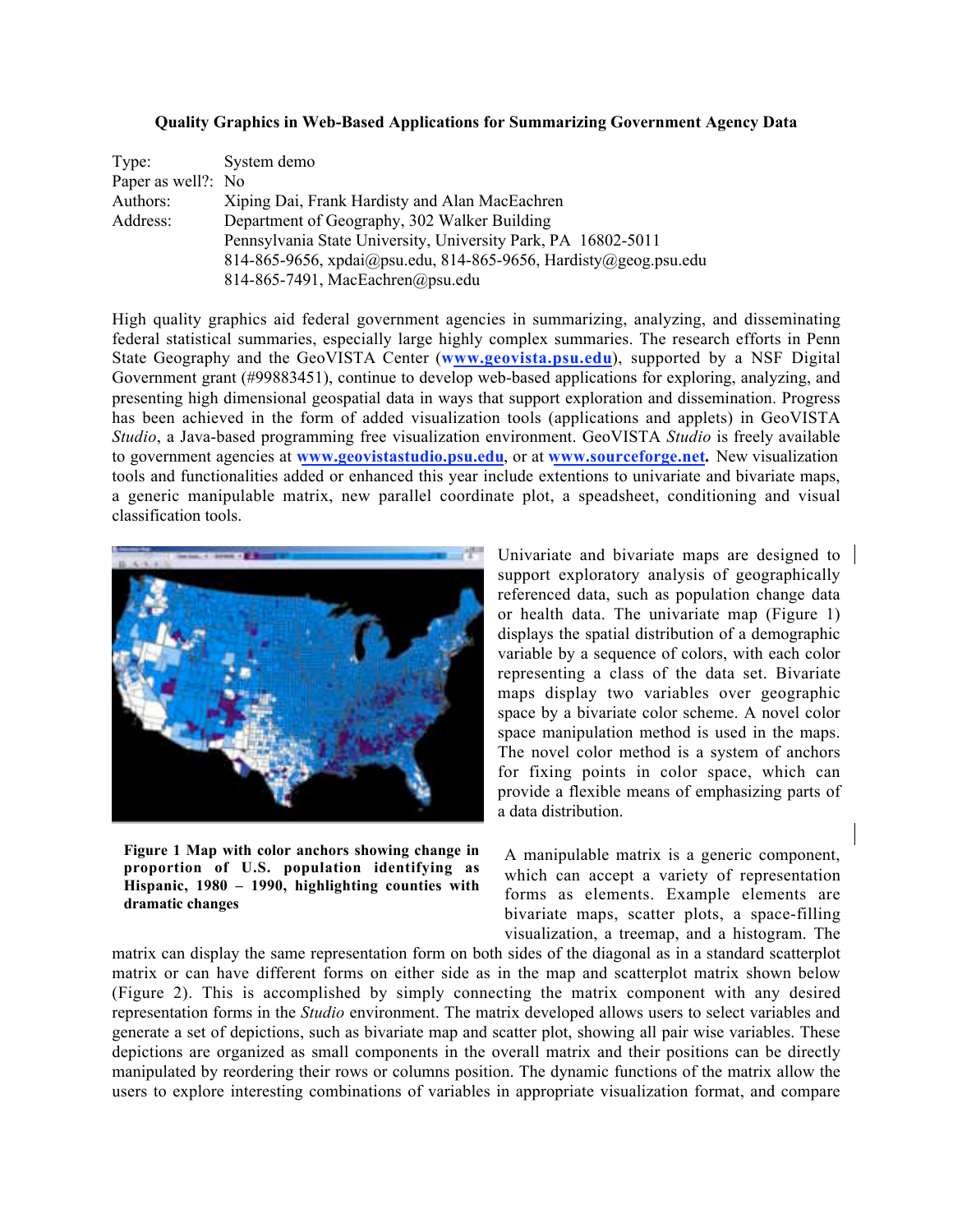different pairs of variables in maps or scatter plots or the same pair of variables in different types of visual tools. Using the example of a map and scatterplot matrix (Figure 2), the region above the diagonal displays a standard scatterplot matrix, in which the Y-axis is determined by the row and X-axis by the column that the scatterplot is in. The region below the diagonal contains a map matrix, in which position is geographic. Colors are assigned by the corresponding variables on the diagonal in the matrix.

The current Parallel coordinate plot (PCP) component is adapted from an open source component called Parvis. The PCP supports display of multiple variables at the same time by mapping an n-dimensional dataset to a twodimensional space where variables are listed as parallel axes, and each observation is visualized as a polyline, connecting the points on axes, which are the observation's values on those axes.



**Figure 2 Map and scatterplot matrix of cervical, breast, and colorectal cancer data for white women, 1970-1994, in NAACCR gold states within the Appalachian Cancer Network**

The *Studio* components described above are "coordinator-aware" and make use a coordinator bean to communicate with each other. The concept of dynamic coordination between independent visual exploratory components extends the traditional idea of linked brushing, and realized in this study as selection, classification and focusing and enables a dynamic and comprehensive analysis of geospatial statistical data. For example, if a user is examining a set of variables using a scatterplot and map matrix, selecting a set of observations, with high values in one variable (breast cancer), in a scatterplot, the locations of selections will be highlighted in all of the windows in the matrix, and spatial patterns of these observations can be depicted in map elements (Figure 2). Another example is that the PCP and map can link through the coordinator been to share selection, classification and color symbolization (Figure 3). This allows the analyst to see relationships between geographic patterns and attribute patterns, across multiple attributes. In the map (Figure 3) below, some counties in north east Pennsylvania have been selected. These counties are then highlighted in the PCP, which depicts the multivariate signature in attribute space of these counties.



**Figure 3 Parallel coordinate plot and linked map showing diagnosis stage for lung cancer in for counties i n NAACCR gold states within the Appalachian Cancer Network**